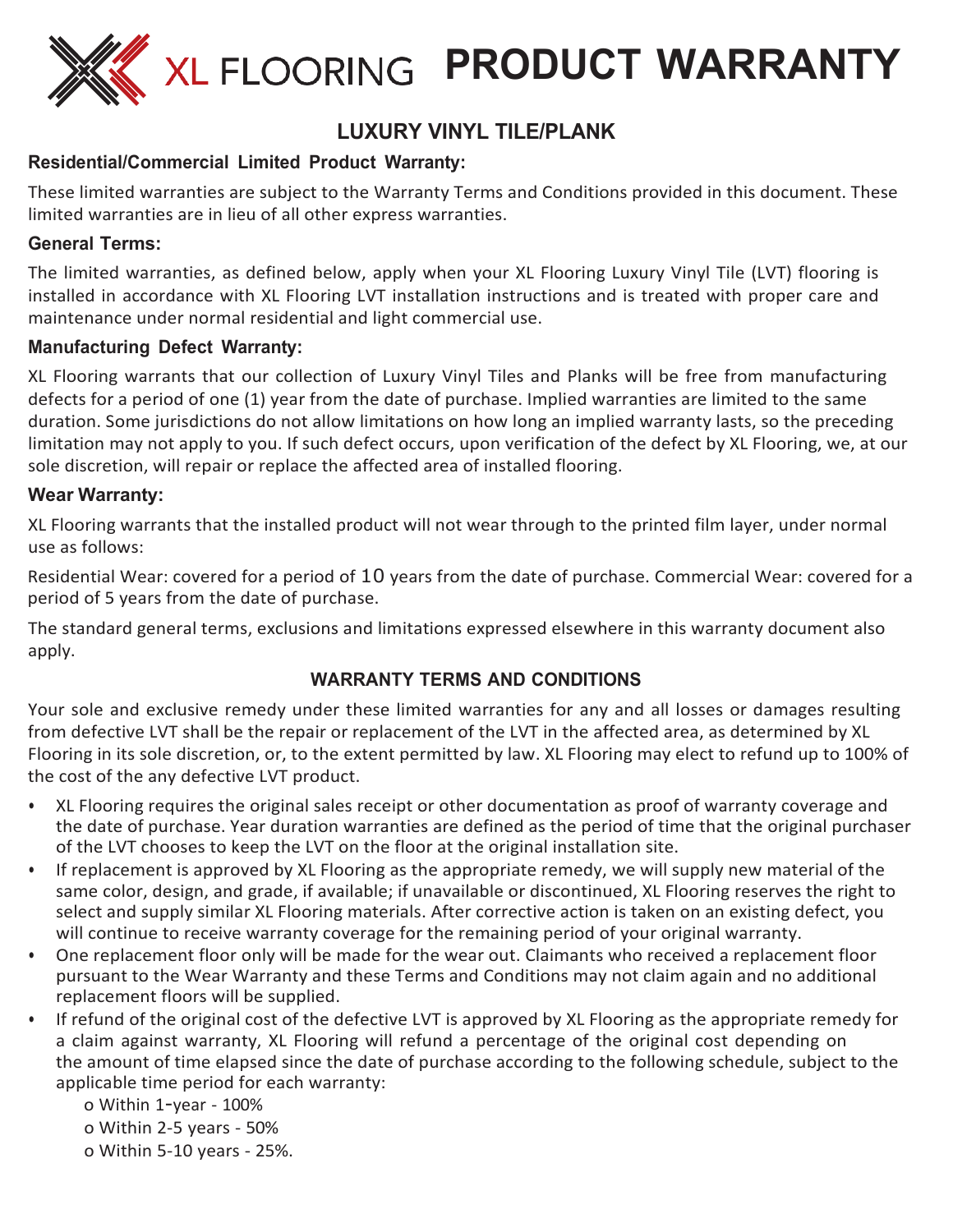- If replacement is approved by XL Flooring as the appropriate remedy, we will pay the reasonable costs of professional labor within the approved labor charges put forth by XL Flooring, provided that the labor used to install the replacement flooring is performed according to XL Flooring guidelines and standard industry practices. Labor must also be provided by a certified professional flooring installer. Labor will be paid according to the following schedule, subject to the applicable time period for each warranty:
	- o Within the first 2 years: Up to a dollar value of \$2.00 per square foot of flooring laid.
	- o Within years 3-4: Up to a dollar value of \$1.00 per square foot of flooring laid.
	- o We do not warranty installation labor beyond 4 years of purchase

This warranty does not cover or apply to XL Flooring Luxury Vinyl Planks when:

- installed with obvious manufacturing defects.
- not properly acclimated according to the XL Flooring Installation Guidelines.
- improperly installed or not professionally installed according to currently published XL Flooring installation guidelines and accepted industry practices
- an improper trowel was used during installation. Workmanship errors should be addressed to the contractor who installed the floor.
- installed in areas not intended for solid vinyl plank or tile.
- damaged by improper maintenance; dulled by soaps, detergents, harsh chemicals, dressings, one-step cleaners or wax.
- damaged from accidents, casualty events, abuse or improper usage (including pet damage including but not limited to chewing, digging, and clawing). Accidents, abuse and improper usage include, but are not limited to, damage caused by casters on furniture, rotating beater bars on vacuum cleaners, narrow tipped heels, burns, cigarette burns, cuts, scratches, gouges, indentations, cuts, impact from heavy and/or sharp objects.
- containing stains, fading, discoloration or moisture problems due to use of rubber or rubber-backed mats; always use mats marked as "non-staining"
- damaged by remodel or construction related activities
- staining caused by dyes tracked from carpet, fertilizers, coal, tar, driveway sealers, oil drippings or other similar materials; faded or discolored by sunlight or heat generation.
- damage due to moisture and/or alkalinity in sub floor; discoloration or bond release from hydrostatic pressure or excessive moisture caused by flooding, plumbing and appliance leaks and water leakage.
- installed over unstable (installed over particleboard, chip wood or pressboard) or improperly prepared sub-floors, wet/cold floor and/or radiant-heated floor in excess of 85<sup>o</sup>F.
- different from samples or printed material in shade, color or embossing.

# **Other Limitations:**

- 1. This warranty is not transferable.
- 2. Product sold by the manufacturer as other than "first quality"
- 3. Visual defects must be reported within 3 months from the date of purchase.
- 4. This warranty covers only properly installed and maintained floors.
- 5. Subject to applicable law, in no event will XL Flooring be liable for incidental or consequential damages, whether in contract, warranty, negligence, strict liability or otherwise. XL Flooring's maximum aggregate liability under these limited warranties shall be the amount you paid for the LVT. Some jurisdictions do not allow the exclusion or limitation of incidental or consequential damages, so the above limitation or exclusion may not apply to you.
- 6. XL Flooring will not pay for the loss of time, inconvenience or other incidental or consequential expenses or damages associated with repair or replacement of the LVT under this warranty.
- 7. XL Flooring reserves the right to inspect any flooring and installation deemed to be suspect to manufacturing defects.
- 8. No representative, employee, or agent of XL Flooring is authorized to modify or change the warranty statements made in this document.
- 9. THE WARRANTIES PROVIDED HEREIN ARE IN LIEU OF ANY AND ALL OTHER WARRANTIES, EXPRESSS OR IMPLIED.